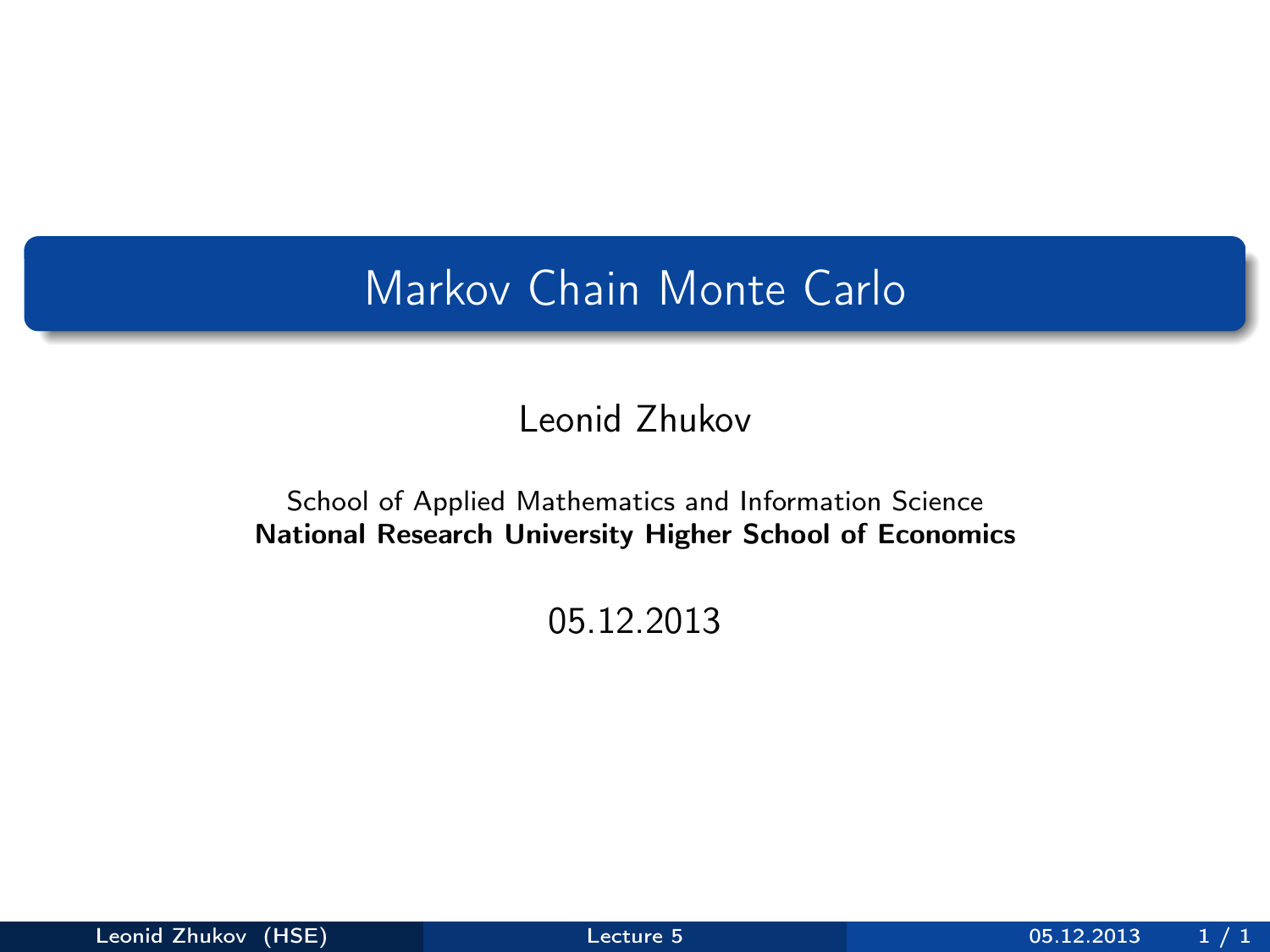## Monte Carlo integration

- Numerical method to compute high dimensional integrals  $\int \int ... \int f(x_1...x_n) dx_1...dx_n$
- Rectangular, Trapzoidal, Simpson's rule..
- Numerical integration using random numbers (samples)
- Compute  $I = \int_a^b f(x) dx$

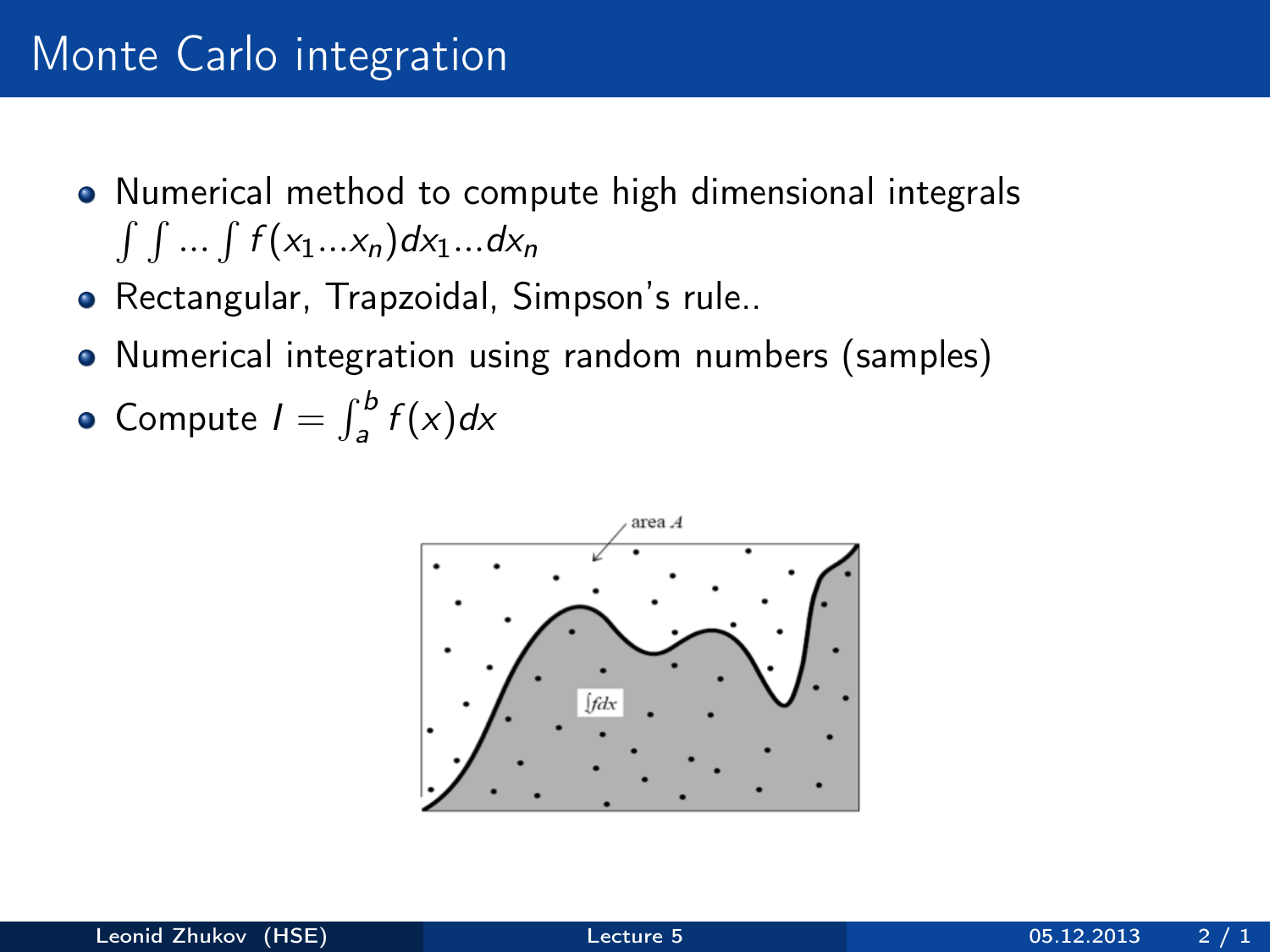## Monte Carlo integration

- Expectation value  $E_p[z] = \int z p(z) dz = \lim_{n \to \infty} \frac{1}{n}$  $\frac{1}{n}\sum_{1}^{n}z_{i}\approx\frac{1}{n}$  $\frac{1}{n}\sum_{1}^{n}z_{i}$
- Integral  $I = \int f(x)dx = \int f(x) \cdot 1 dx = E_1[f(x)] \approx \frac{1}{n}$  $\frac{1}{n}\sum_{1}^{n}f(x_i)$
- Split  $f(x) = g(x)p(x)$ , where  $p(x)$  PDF, then  $I = \int f(x)dx = \int g(x)p(x)dx = E_{p(x)}[g(x)] \approx \frac{1}{n}$  $\frac{1}{n}\sum_{i}^{n}g(x_{i})$
- need to be able to generate random samples from complex  $p(x)$  distributions

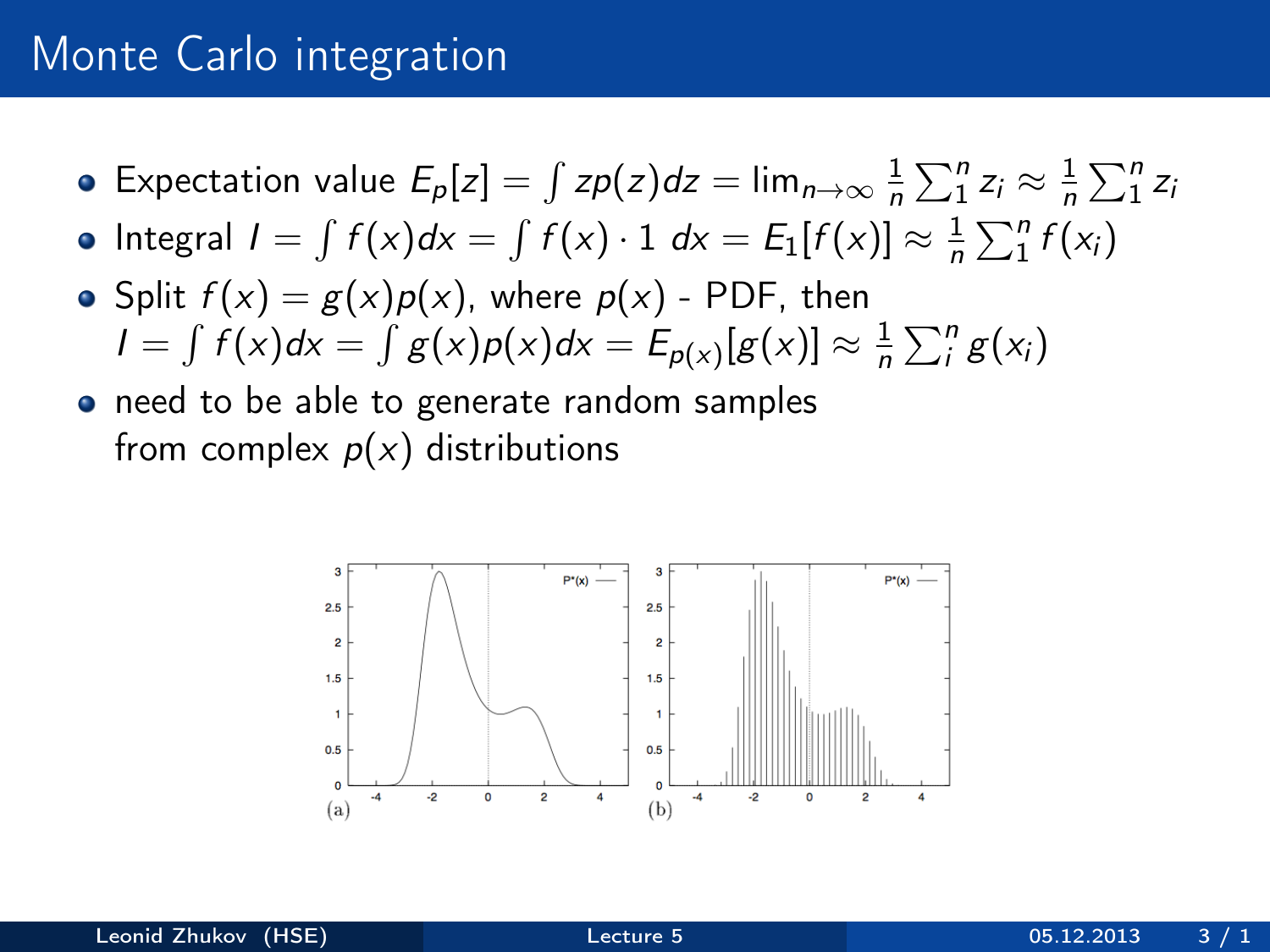- Metropolis 1953/ Hastings 1970
- Draw samples from any probability distribution P
- Idea: construct Markov Chain (transition matrix P) with  $\pi(x) = p(x)$  stationary distribution  $\pi = \pi P$
- Run the chain, generate random samples  $x_0, x_1, x_2...$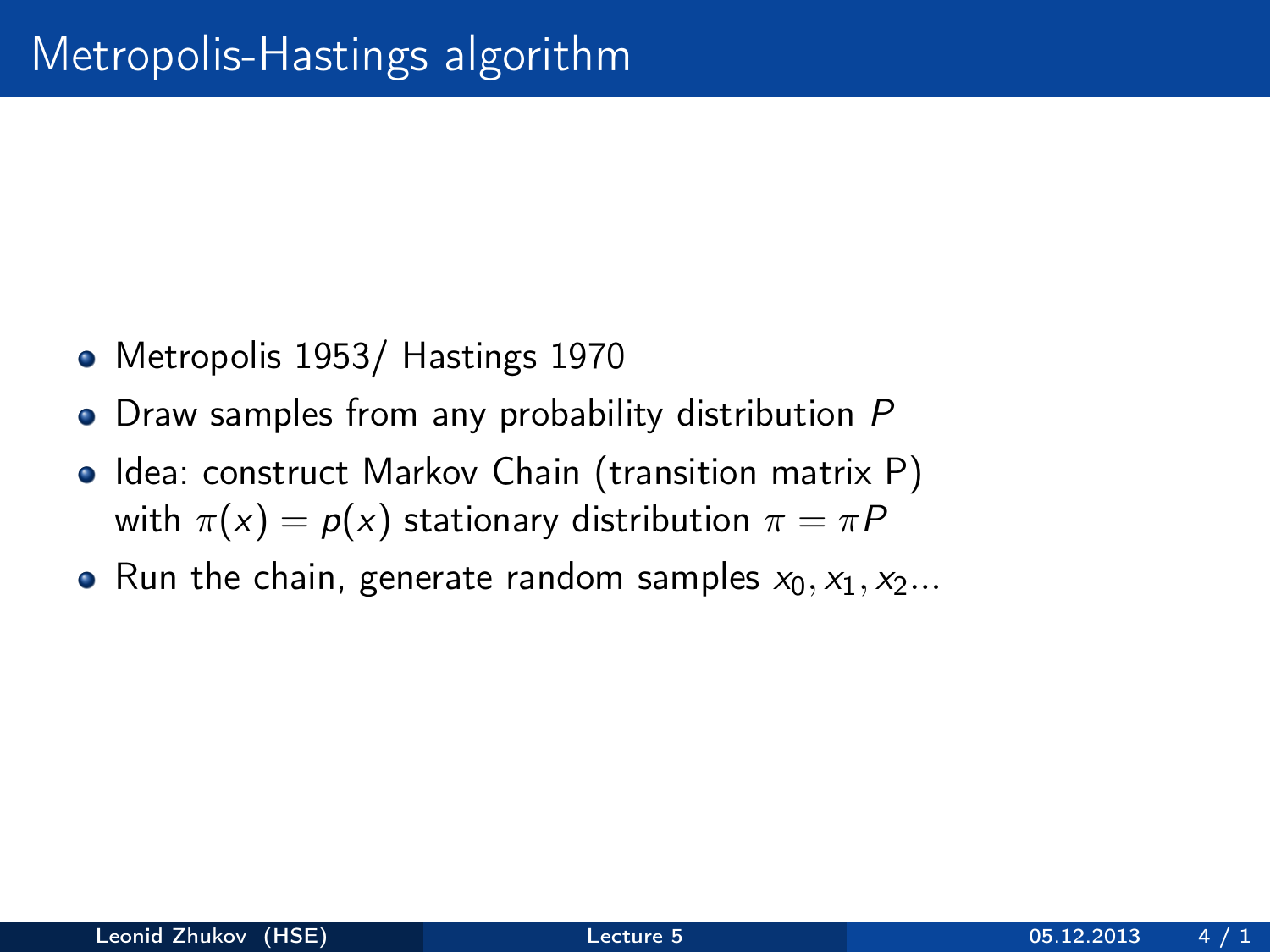#### Ergodic Markov Chain Sufficient condition for  $\pi$  to be stationary distribution

- **•** reversibility condition
- $\bullet \pi_i P_{ii} = \pi_i P_{ii}$
- $\sum_i \pi_i P_{ij} = \sum_i \pi_j P_{ji} = \pi_j \sum_i P_{ji} = \pi_j$
- $\bullet \pi P = \pi$  stationary distribution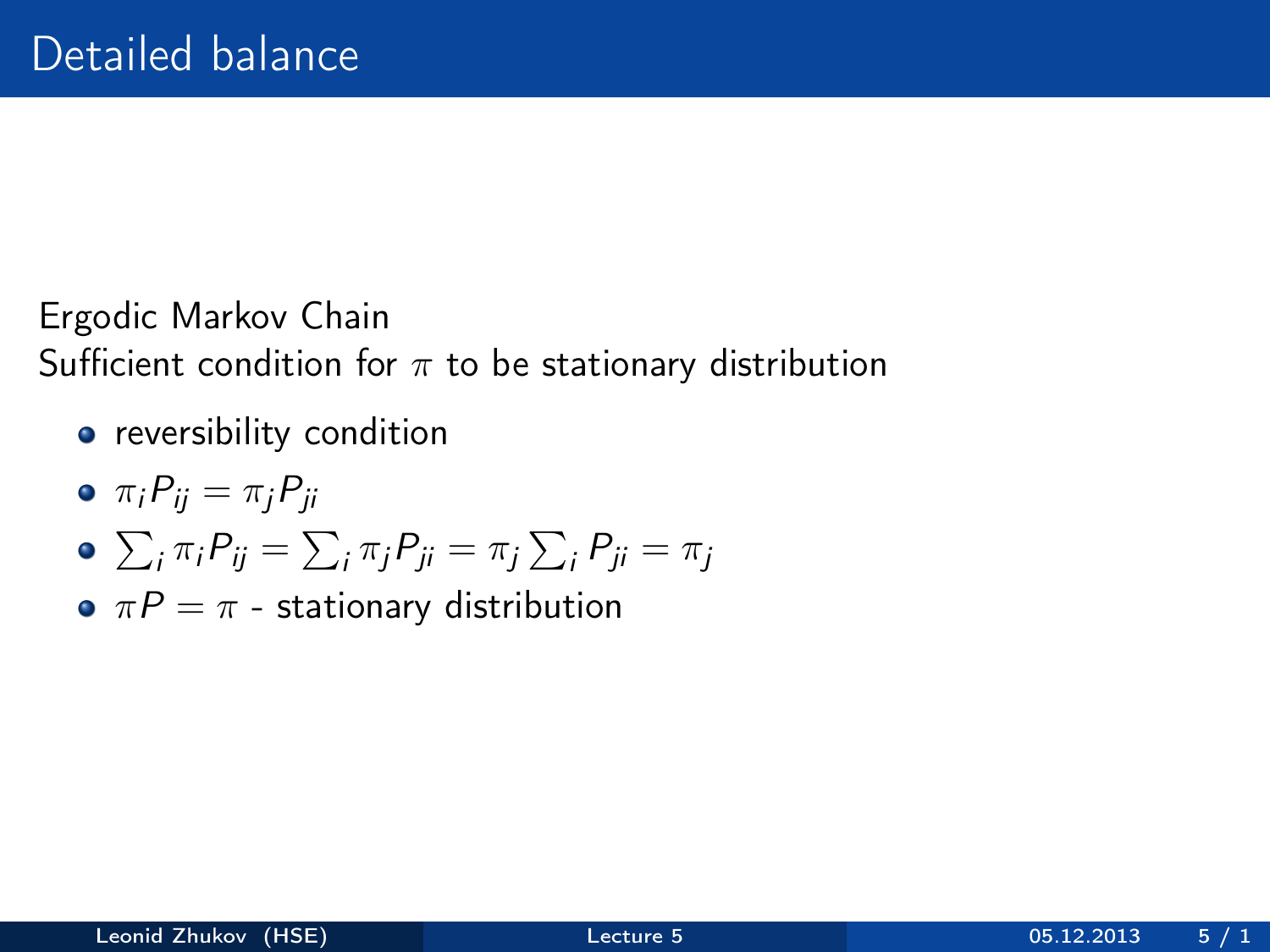#### DTDS

 $\bullet$   $p_i(n)$ 

$$
\bullet \ \ P_{ij}
$$

$$
\bullet \sum_{j} P_{ij} = 1
$$

$$
\bullet \ \ p_j(n+1) = \sum_i P_{ij} p_i(n)
$$

$$
\bullet \ \pi_j = \sum_i P_{ij} \pi_i
$$

$$
\bullet \ \pi_i P_{ij} = \pi_j P_{ji}
$$

### **CTCS**

- $\bullet x(t)$
- $\bullet$   $Q(x, y)$

$$
\bullet \int Q(x,y)dy=1
$$

 $p_{t+1}(x) = \int Q(x, y)p_t(y)dy$ 

$$
\bullet \ \pi(x) = \int Q(x, y) \pi(y) dy
$$

$$
\bullet \ \pi(x)Q(x,y)=\pi(y)Q(y,x)
$$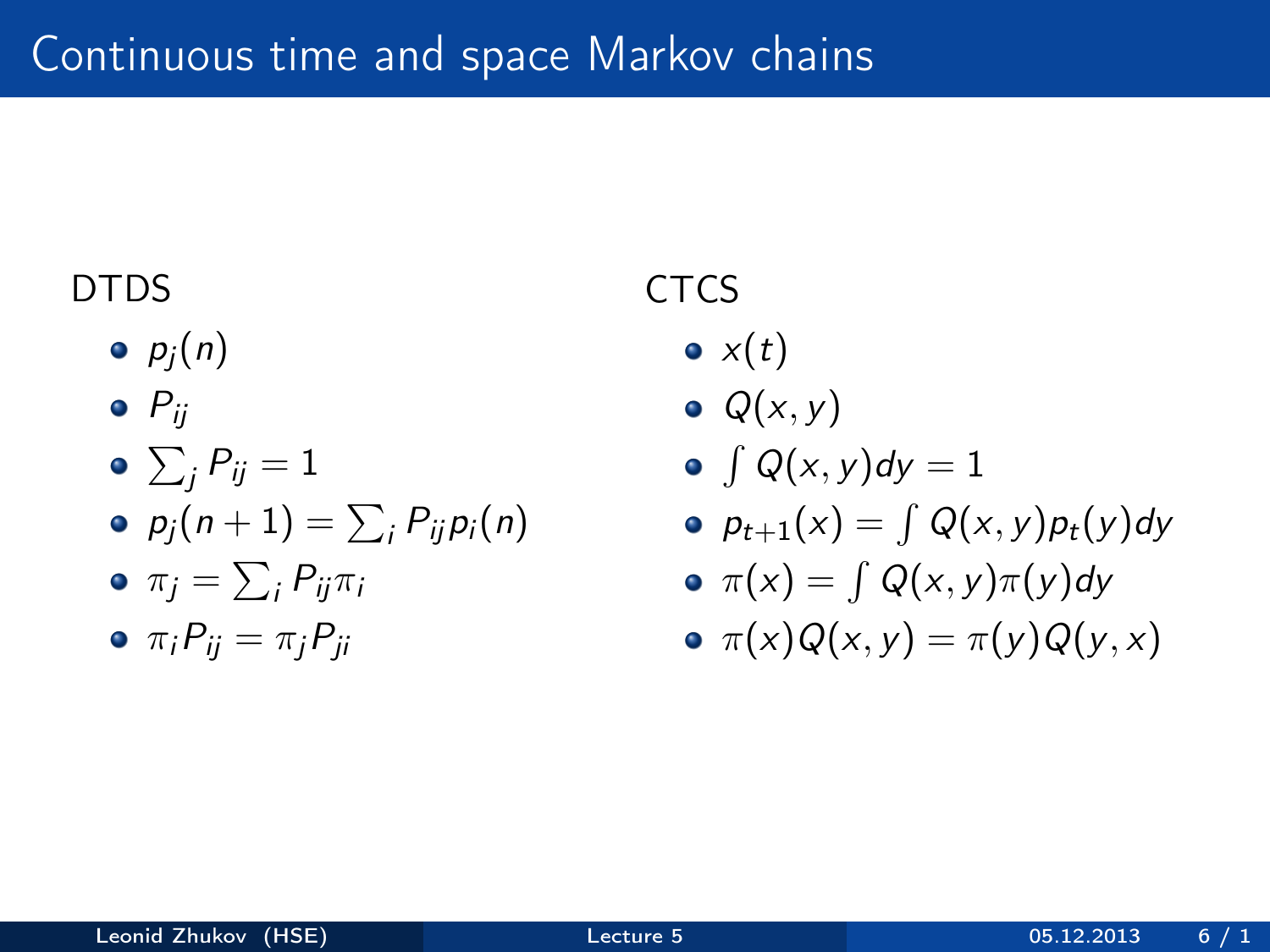### Transition matrix construction

Need to find 
$$
P(x, y)
$$
 such that  $\pi(x)P(x, y) = \pi(y)P(y, x)$   
Look for  $P(x, y) = \alpha(x, y)Q(x, y)$   
 $Q(x, y) -$  "candidate" density,  $0 \le \alpha(x, y) \le 1$ 

- **1** if  $\pi(x)Q(x, y) = \pi(y)Q(y, x)$ , then  $\alpha(x, y) = \alpha(y, x) = 1$ ,  $P \equiv Q$
- **2** if  $\pi(x)Q(x, y) > \pi(y)Q(y, x)$ , choose  $\alpha(y, x) = 1$ Then  $\pi(x)P(x, y) = \pi(x)\alpha(x, y)Q(x, y) =$  $=\pi(v)\alpha(v,x)$   $Q(v,x)=\pi(v)Q(v,x)$

$$
\alpha(x,y) = \frac{\pi(y)Q(y,x)}{\pi(x)Q(x,y)}
$$

**3** if  $\pi(x)Q(x, y) < \pi(y)Q(y, x)$ , choose  $\alpha(x, y) = 1$ 

$$
\alpha(y,x) = \frac{\pi(x)Q(x,y)}{\pi(y)Q(y,x)}
$$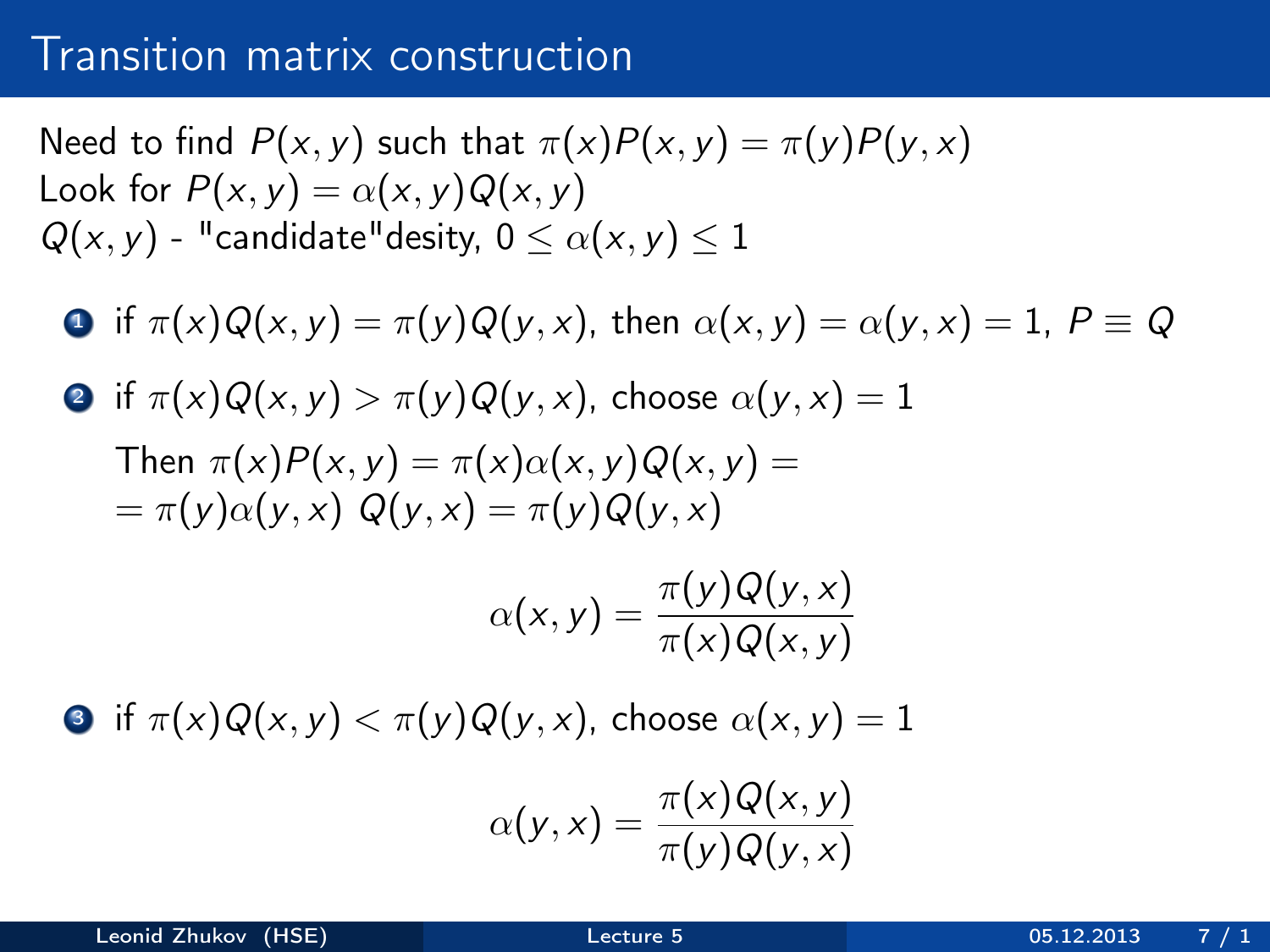$P(x, y) = \alpha(x, y)Q(x, y)$  $\alpha(x, y)$  - probability of a "forward move"  $\alpha(y, x)$  - probability of "reverse move"

• Metropolis-Hastings:

$$
\alpha(x, y) = \min\left[\frac{\pi(y)Q(y, x)}{\pi(x)Q(x, y)}, 1\right]
$$

• Metropolis (symmetric  $Q(x, y) = Q(y, x)$ )

$$
\alpha(x,y)=\min\left[\frac{\pi(y)}{\pi(x)},1\right]
$$

if  $\pi(y) < \pi(x)$ , move  $x \to y$  with probability  $\pi(y)/\pi(x)$ if  $\pi(y) > \pi(x)$ , move  $x \to y$  with probability 1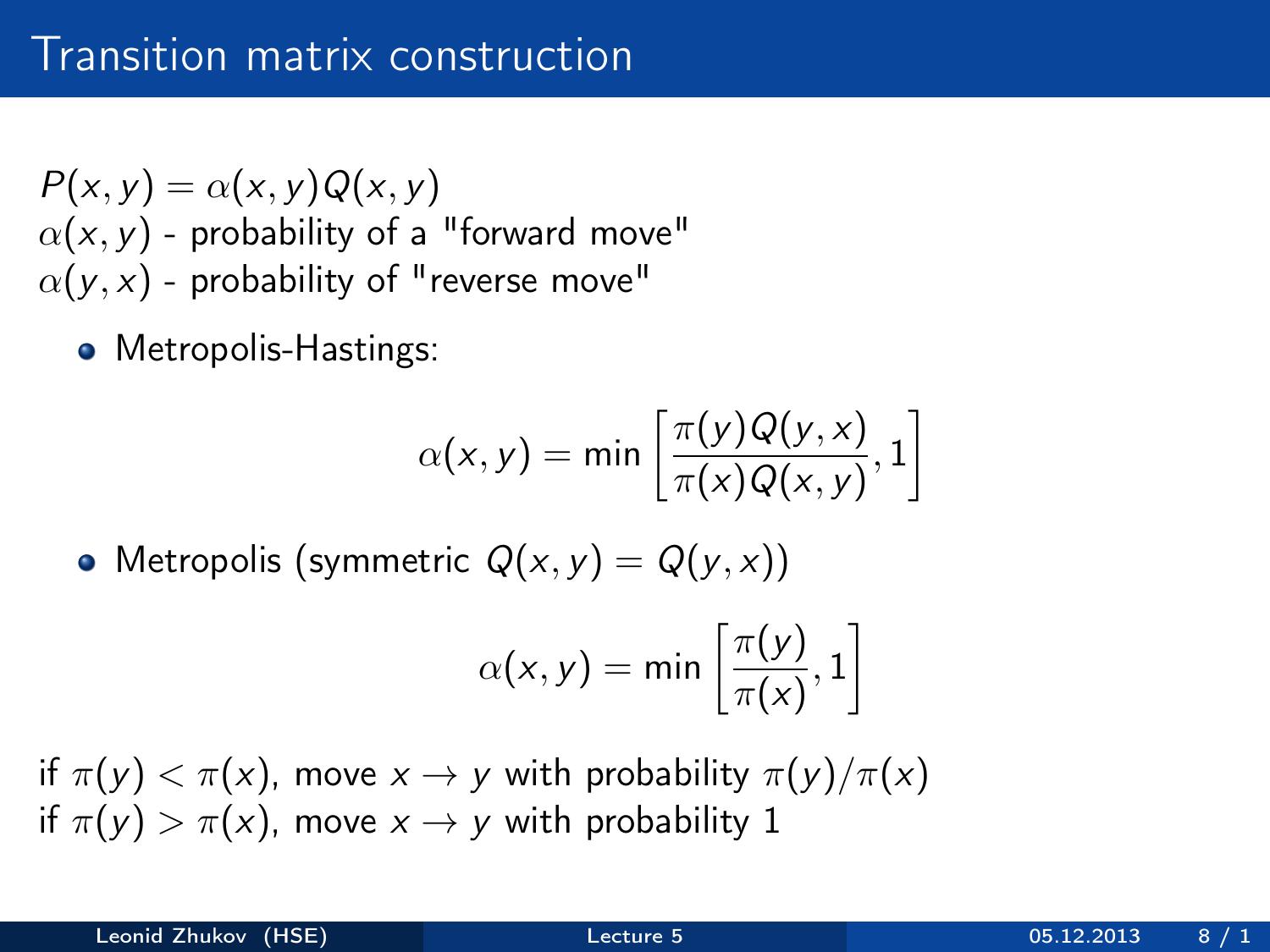#### Algorithm: Metropolis-Hastings

```
Input: P(x), Q(x, y), N
Output: \{x_0, x_1, ... x_N\}initialize x_0, n = 0while n < N do
      x^* \leftarrow Q(x_n, x^*)\alpha(x_n, x^*) = \frac{P(x^*)Q(x^*,x_n)}{P(x_n)Q(x_n, x^*)}P(x_n)Q(x_n,x^*)u \leftarrow U(0, 1)if u \leq \alpha(x^*, x_n) then
           x_{n+1} = x^*else
           x_{n+1} = x_nn = n + 1return \{x_0, x_1, ... x_N\}
```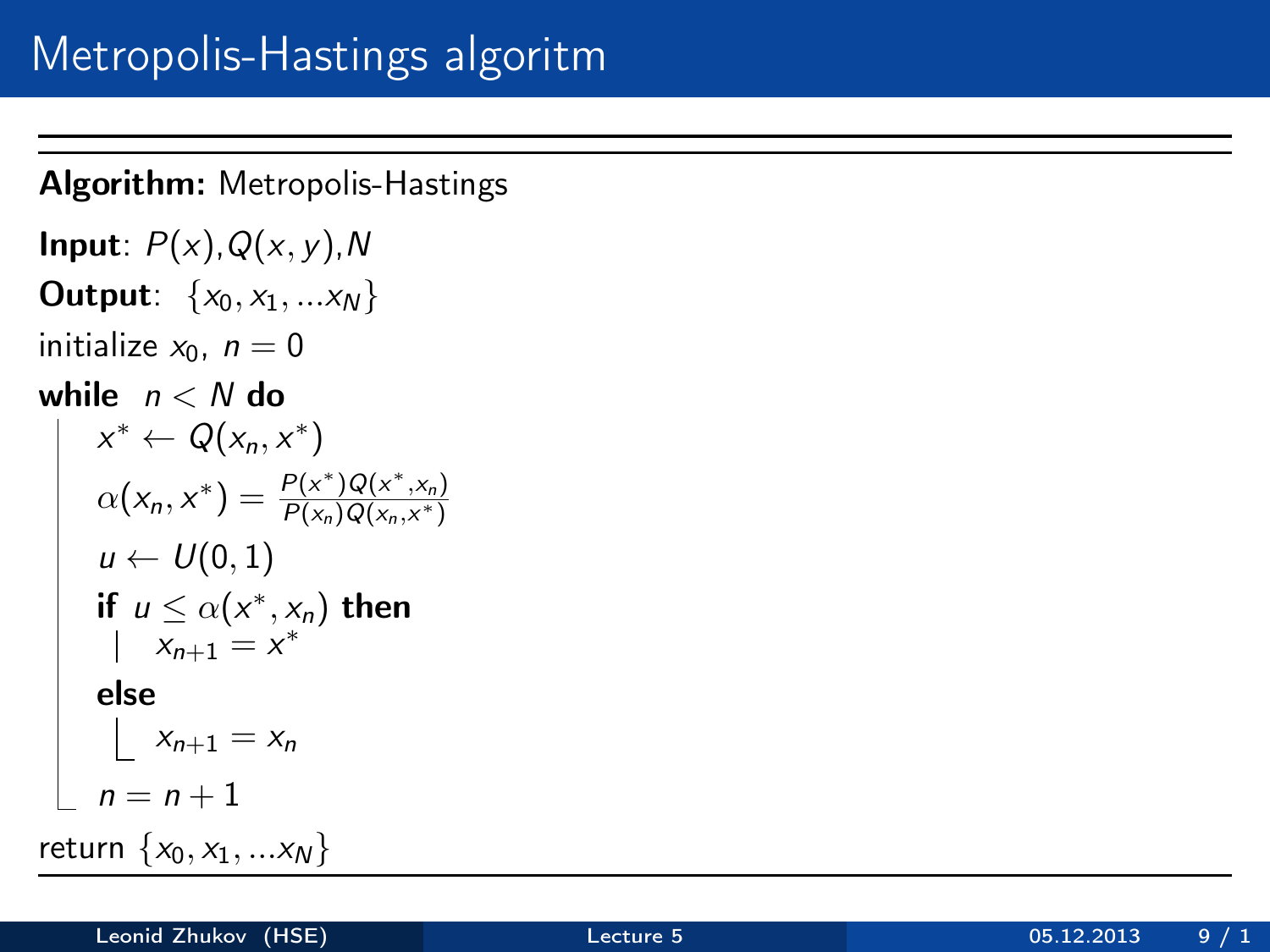## Random walk

#### Proposal distribution  $Q(x, y)$

• Metropolis - symmetric:  $Q(x, y) = Q(y, x)$ , for example Gaussian (normal) distribution centered at  $x$ :

$$
\mathcal{N}(y|x,\sigma) = \frac{1}{\sqrt{2\pi}\sigma}e^{-\frac{(y-x)^2}{2\sigma^2}}
$$

- then  $\alpha(x,y) = \frac{P(y)}{P(x)}$
- Sample sequence is random walk  $y = x + z$ ,  $z \sim \mathcal{N}(0, \sigma)$

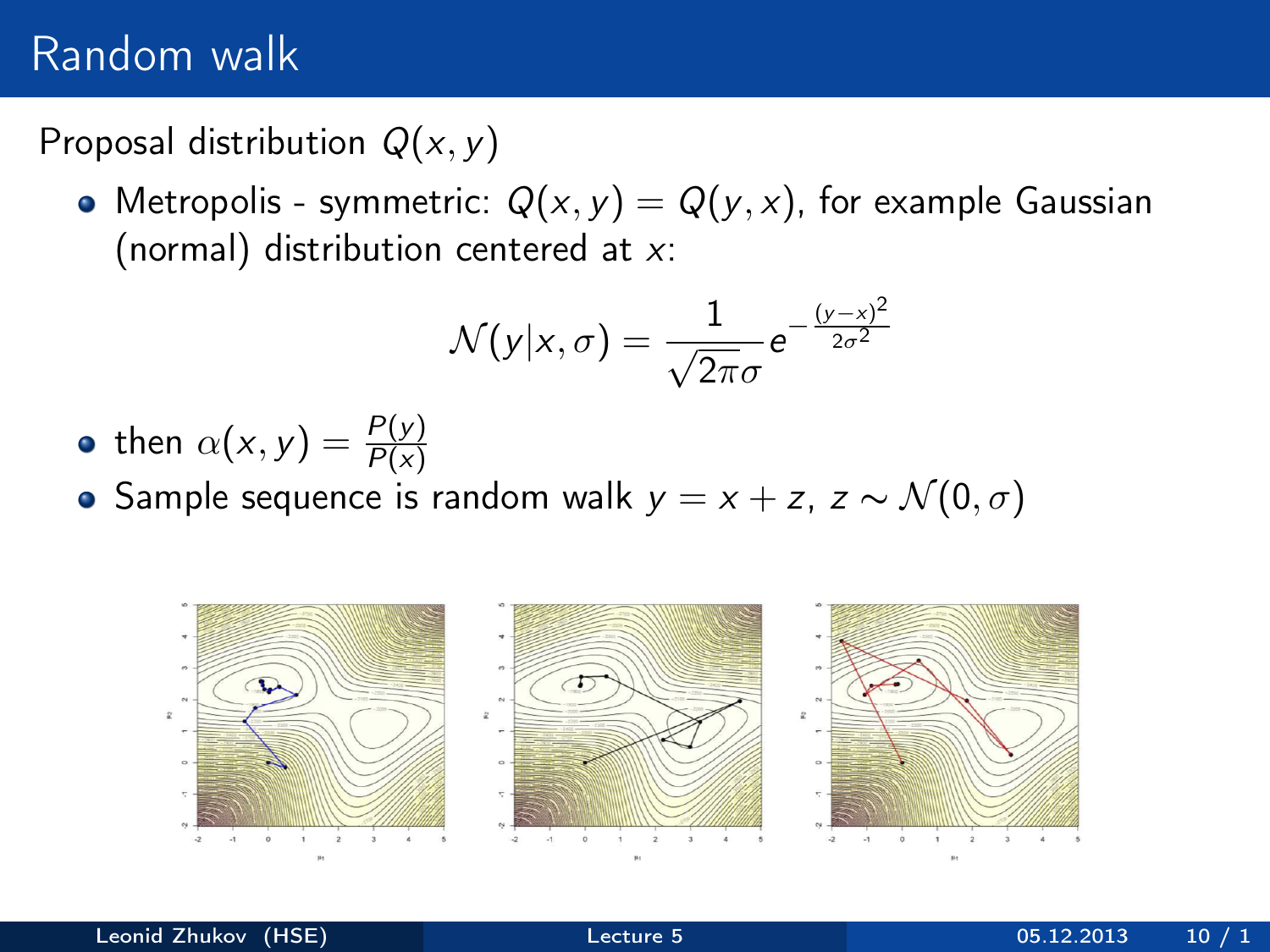# MCMC convergence

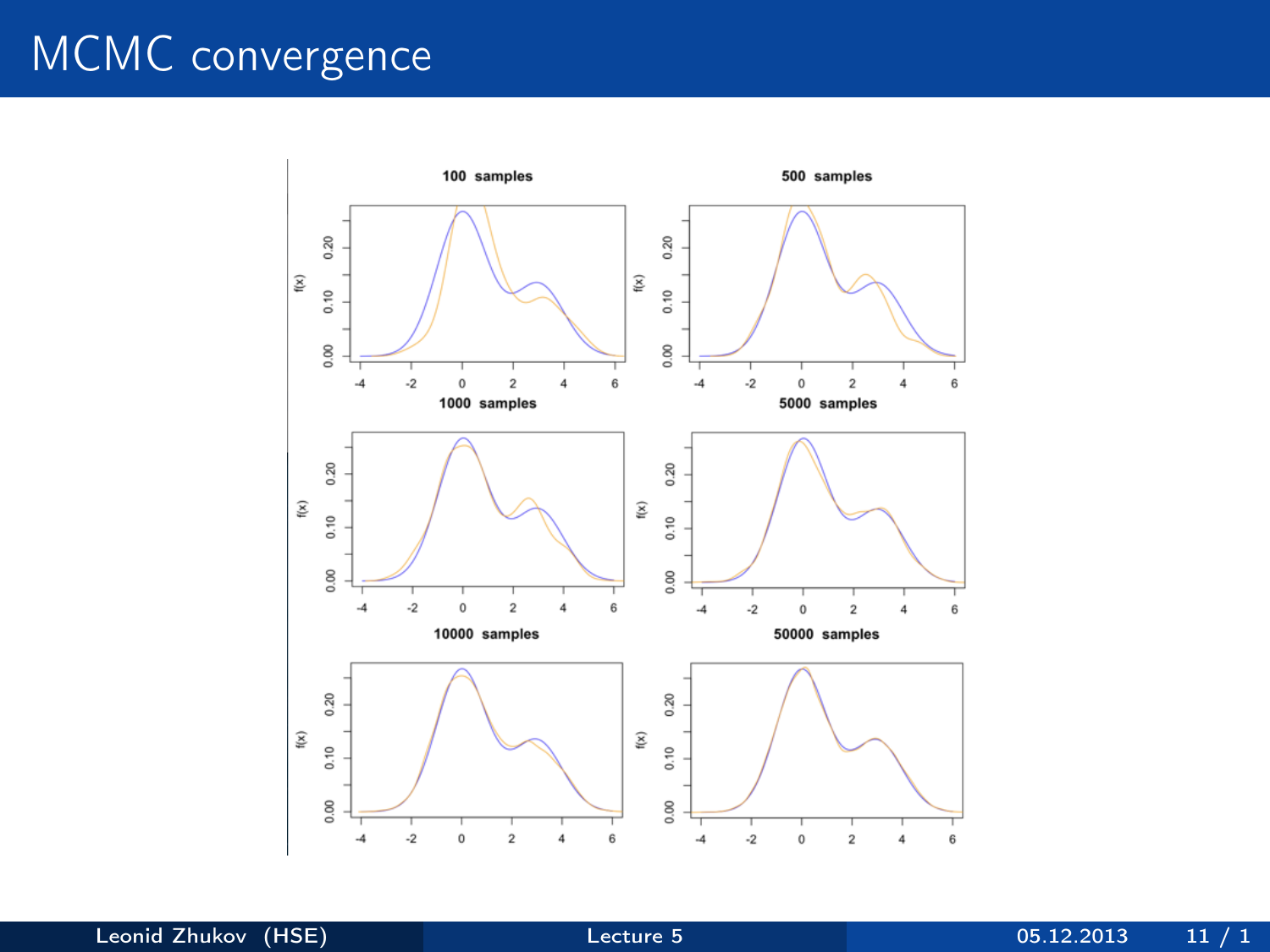## Sample traces

poor mixing chain



well mixing chain

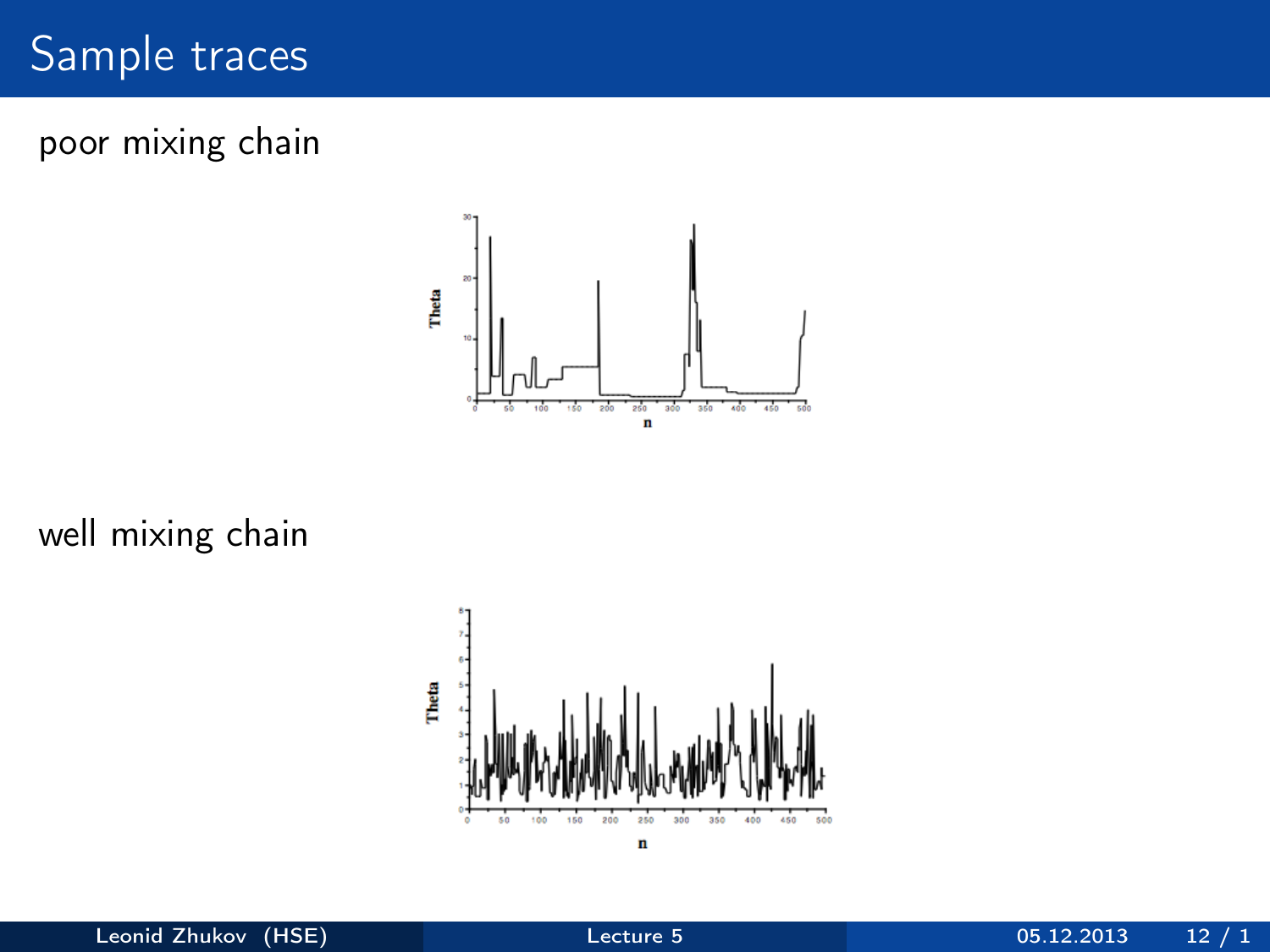## Convergence diagnostics

• Autocorrelation sequence  $(x_1, \ldots, x_n)$  k-th order aurocorrelation

$$
\rho_k = \frac{\sum_{t=1}^{n-k} (x_t - \bar{x})(x_{t+k} - \bar{x})}{\sum_{t=1}^{n-k} (x_t - \bar{x})^2}, \quad \bar{x} = \frac{1}{n} \sum_{t=1}^{n} x_t
$$

- $\bullet$  Partial *k*-th autocorrelation as a function of lag
- **Geweke z-score test**
- $\bullet$  split sample first 10%, last 50%
- at stationary means are equal, z-test.  $z_{score} > 2$  still drifting

$$
Z_{score} = \frac{\mu_1 - \mu_2}{\sigma}
$$